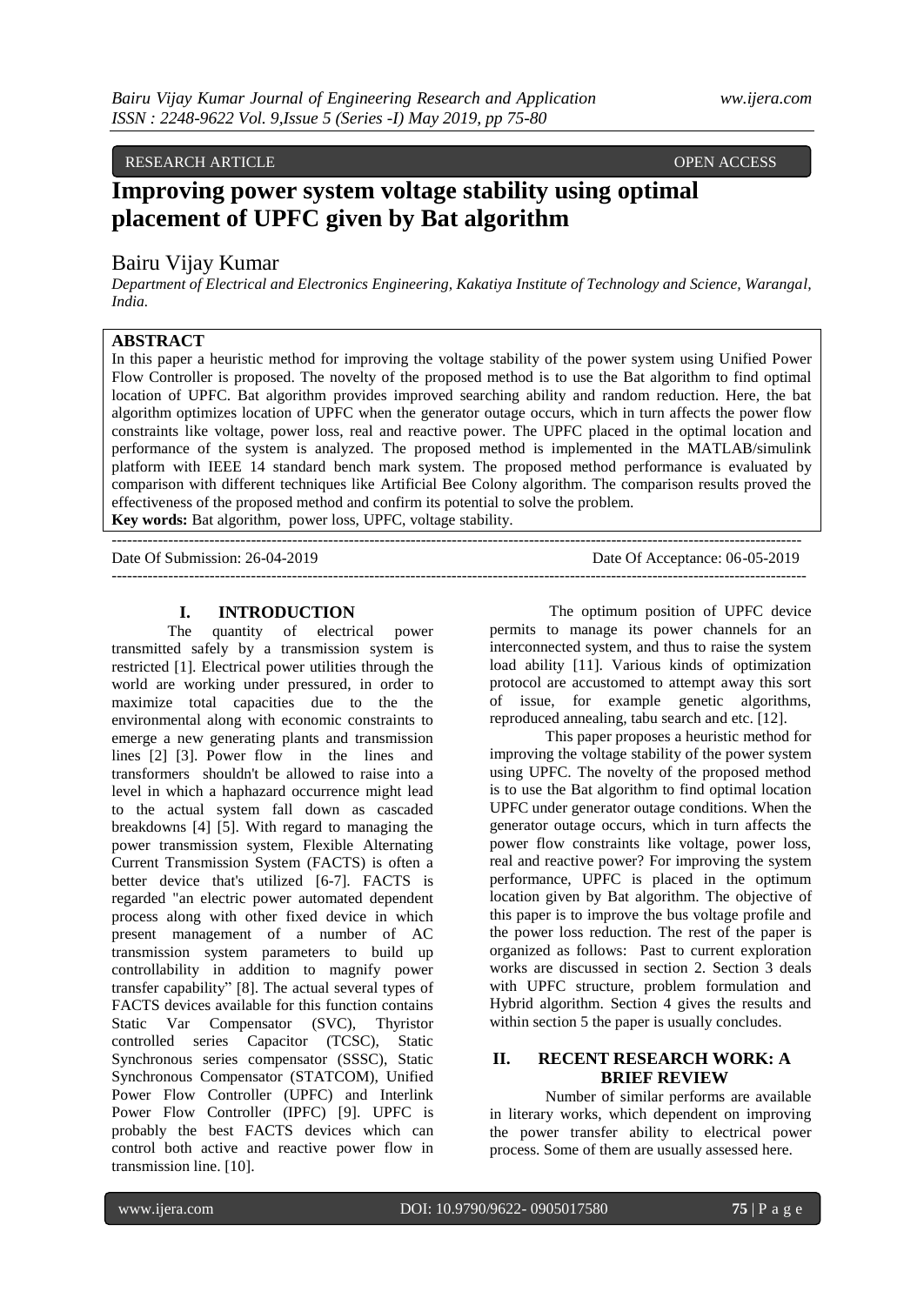Husam I. Shaheen et al. has proposed method according to differential evolution technique under single line contingencies, to identify the optimal location and parameter establishing connected with UPFC intended for improving the electric power system safety measures. [13] They executed simulations upon IEEE 14-bus and 30-bus test system

Seyed Abbas Taher et al. have got introduced this demands connected with hybrid immune algorithm to have the optimum location of UPFCs for attaining minimum total active and reactive power production cost of generators and reducing the installation cost of UPFCs [14].. They executed simulations upon IEEE 14-bus and 30-bus test system.

A.R. Phadke et al. have suggested an approach regarding engagement and sizing of shunt FACTS controller by means of Fuzzy logic and Real Coded Genetic Algorithm [15]. A fuzzy appearance index according to distance to impede node bifurcation, voltage profile and capacity of shunt FACTS controller is proposed. The proposed strategy has been used with IEEE 14-bus along with IEEE 57-bus test systems.

Chuan Wang et al. [16] have planned a new hybrid topology scale-free Gaussian-dynamic particle swarm (HTSFGDPS) optimization algorithm for real power loss minimization problem of power system. Many people focus on a new combination of swarm intelligence optimization theory and complex network theory, as well as its application to electric power system.

## **III. POWER SYSTEM MODEL WITH UPFC**

The UPFC (unified power flow controller) is a FACTS device able to control simultaneously active power flows, reactive power flows and voltage magnitude at the UPFC terminals. UPFC consist of two voltage source converters, i.e., converter 1 and converter 2, connected back to back through a common DC link provided by a DC storage capacitor. The converter 1 is a shunt connected voltage source converter, which is used to generate or absorb controllable reactive power and shunt reactive compensation for the line [17]. The converter 2 performs the main function of UPFC by bringing in an AC voltage with magnitude that can be controlled and the phase angle is in series with the transmission line through a series transformer. The necessary reactive power is supplied or absorbed locally by converter 2 and active power is replaced as a consequence of the series injection voltage [17,18]. The UPFC structure basic arrangement between  $i$  and  $j$  bus is described in the following figure 1.



**Figure.1:** UPFC structure basic arrangement

Power flows from *i* to *j*:  
\n
$$
P_{ij}(t) = \left( V_i^{2(t)} + V_k^{2(t)} \right) G_{ij}^{(t)} + 2V_i^{(t)} V_k^{(t)} G_{ij}^{(t)} \cos(\alpha_{kl} - \phi_j) - V_j^{(t)} V_k^{(t)} \left[ G_{ij}^{(t)} \cos(\alpha_{kl} - \phi_j) + b_{ij}^{(t)} (\sin \alpha_{kl} - \phi_j) \right] - V_i^{(t)} V_j^{(t)} \left( G_{ij}^{(t)} \cos \phi_{ij} + b_{ij}^{(t)} \sin \phi_{ij} \right)
$$
\n(1)

$$
Q_{ij}(t) = -V_i^{(t)} I^{(t)} - V_i^{(t)} (b_{ij}^{(t)} + B/2)
$$
  
\n
$$
-V_i^{(t)} V_{kl}^{(t)} \Big[ G_{ij}^{(t)} \sin(\alpha_{kl} - \phi_i) + b_{ij}^{(t)} (\cos \alpha_{kl} - \phi_i) \Big]
$$
  
\n
$$
-V_i^{(t)} V_j^{(t)} \Big( G_{ij}^{(t)} \sin \phi_{ij} - b_{ij}^{(t)} \cos \phi_{ij} \Big)
$$
  
\n(2)

Where, 
$$
G_{ij} + jb_{ij} = \frac{1}{R_{ij} + jX_{ij}}
$$
,  $V_i$  and  $V_j$ 

are the voltage of the buses  $\vec{i}$  and  $\vec{j}$  and  $V_{kl}$  is the voltage of the compensating device, similarly the real and reactive power flow from the bus  $\dot{j}$  to  $\dot{i}$ is given by the following equation (3) and (4). Power flows from  $j$  to  $i$ :

$$
P_{jk}(t) = V_j^{2(t)} G_{ij}^{(t)} - [V_j^{(t)} V_k^{(t)} G_{ij}^{(t)} \cos(\alpha_u - \phi_j) - b_{ij}^{(t)} G^{(t)} \sin(\alpha_u - \phi_j)]
$$
  
\n
$$
- V_i^{(t)} V_j^{(t)} (G_{ij}^{(t)} \cos \phi_{ij} - b_{ij}^{(t)} \sin \phi_{ij})
$$
  
\n(3)  
\n
$$
Q_{jk}(t) = -V_j^{2(t)} (b_{ij}^{(t)} + B/2) - V_j^{(t)} V_k^{(t)}
$$
  
\n
$$
[G_{ij}^{(t)} \sin(\alpha_u - \phi_j) - b_{ij}^{(t)} (\cos \alpha_u - \phi_j)]
$$
  
\n
$$
+ V_i^{(t)} V_j^{(t)} (G_{ij}^{(t)} \sin \phi_{ij} - b_{ij}^{(t)} \cos \phi_{ij})
$$

 $(4)$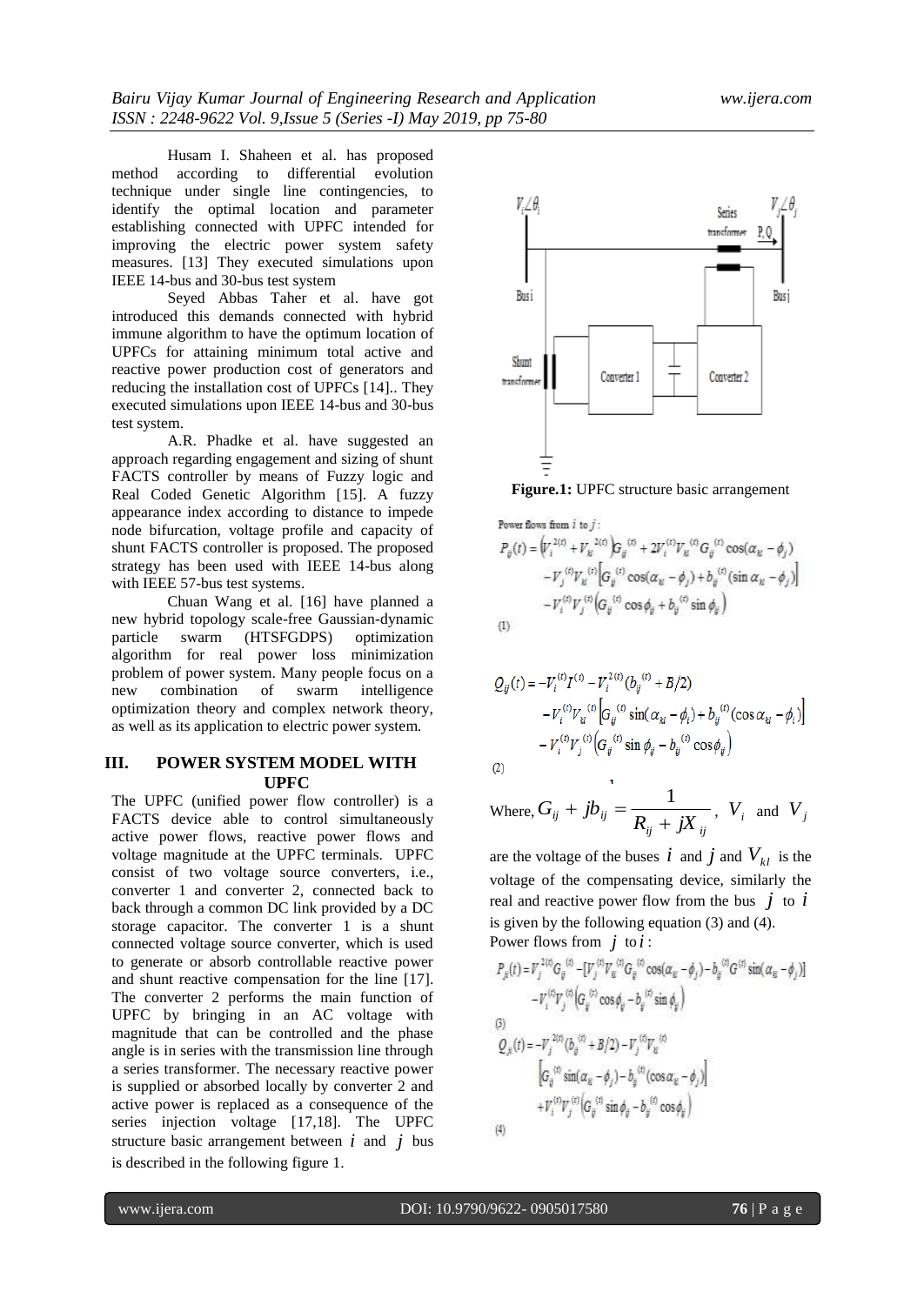The above equations power flow equations of UPFC. Initially the system is in stable condition and whenever the generator outage occurs, the voltage profile of the system is disturbed. The voltage profile is improved by connecting UPFC at the optimum location, which is given by Bat algorithm. The required objective function and the constraints are described in the following section 3.1.

#### **3.1. Power system stability constraints**

The power system dynamic stability has been achieved by maintaining the dynamic stability constraints or the control variables at secure limits. The objective function is mainly used to optimize the most affected location and optimum capacity, i.e., maximum power loss and minimum voltage deviation. Here, the objective function is subject to the control variables such as power balance condition, power loss, voltage stability, UPFC cost, real and reactive power flow.

#### (i). Power balance equation

The power system generated power must satisfy the demand of the system as well as the power loss. The generators presented in the system may get outage, which means the power loss of the buses is increased, which violates the power balance condition. The required power balance condition is explained in the equation (5).

$$
\sum_{i=1}^{N} P_0^i = P_0 + \sum_{i=1}^{N} P_2^i
$$
 (5)

Where, Where,  $P_G^i$  is the power generated in the  $i^{th}$  bus,  $P_D$  is the demand,  $P_L^j$  and  $Q_L^j$  are the real and reactive power loss of the  $j<sup>th</sup>$  bus. The generators generation limits and demand of the system are described in the following equation (6) and (7).

$$
P_{\sigma}^{\text{timei}} \le P_{\sigma}^i \le P_{\sigma}^{\text{timei}} \tag{6}
$$
  
\n
$$
P_{\sigma}^{\text{timei}} \le P_{\sigma} \le P_{\sigma}^{\text{timei}} \tag{7}
$$

Where,  $P_G^{i(\text{min})}$  and  $P_G^{i(\text{max})}$  are the minimum maximum range of the generators generation limits,  $P_D^{(\text{min})}$  and  $P_D^{(\text{max})}$  are the minimum maximum range of the load demand limits. The bus power loss constraint is discussed in the following section. (ii). Power loss

The real and reactive power loss can be formulated by the following equation (8) and (9).

$$
P_L^i = |V_i||V_j||\sum_{j=1}^N \cos(\alpha_{ij} - \delta_i - \delta_j)
$$
  

$$
Q_L^i = |V_i||V_j||\sum_{j=1}^N \sin(\alpha_{ij} - \delta_i - \delta_j)
$$

Where,  $V_i$  and  $V_j$  are the voltage of the buses *i* and *j*,  $Y_{ij}$  is the bus admittance matrix,  $\alpha_{ij}$  is the angle between the buses *i* and *j*,  $\delta_i$  and  $\delta_j$  are the load angle of *i* and *j*. Similarly the inequality constraints are described in the following. (iii). Voltage stability

The voltage stability of the each bus is the main

factor of the dynamic stability, which can be described by the following equations (12).

$$
\Delta V_i = \frac{1}{\sqrt{l}} \sqrt{\sum_{i=1}^{l} (V_i^{\ k})^2}
$$

Where, 
$$
V_i^k = V_{slack} - \sum_{i=1}^n Z_i \left( \frac{P_i - jQ_i}{V_i} \right)
$$

 $(12)$ 

With,  $V_{slack}$  is the slack bus voltage,  $\Delta V_i$  is the voltage stability index of the bus  $i$ ,  $V_i$  is voltage of the bus, where  $i = 1, 2, 3...n$ ,  $Z_i$  is the impedance of the  $i^{th}$  bus,  $P_i$  and  $Q_i$  are the real and reactive power of bus  $\vec{i}$  and  $\vec{j}$  is the number of nodes. The bat algorithm based optimum location of the UPFC determination is briefly described in the following section 3.2.

#### **3.2. Bat algorithm based UPFC location determination**

This section describes about the determination of the UPFC location using bat inspired algorithm. The bat inspired algorithm is the optimization algorithm, which works based on the echolocation behavior of bats [19]. Here, the Newton Raphson (N-R) method is used for the load flow analysis of the IEEE standard bench mark system. Then the generator outage is introduced in the system, during this time the bat-inspired algorithm is used to find the most affected bus, i.e., maximum power loss bus, which is the optimum location. The maximum power loss bus is the most suitable bus to locate the UPFC.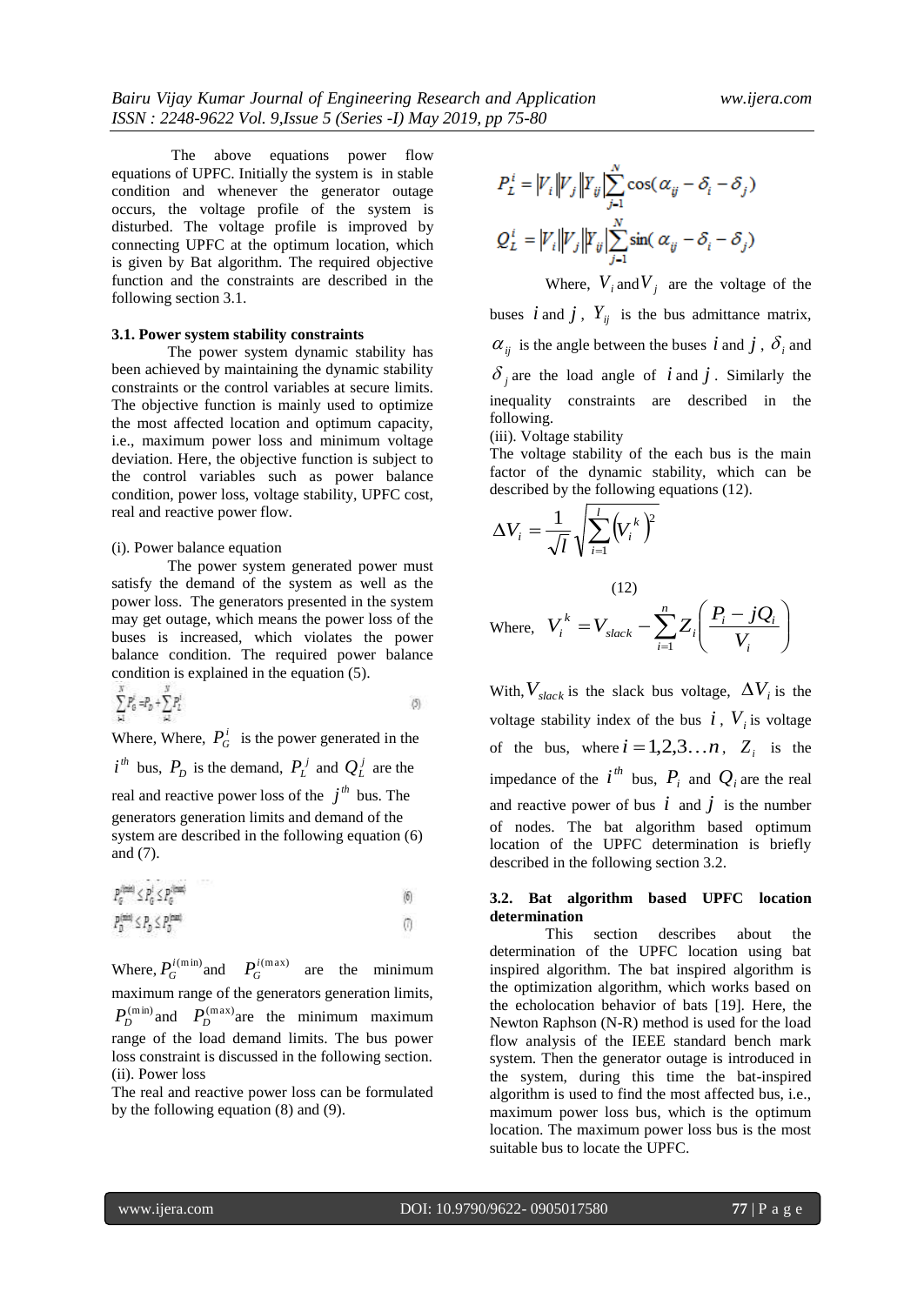The steps to find the optimum location are described in the following section.

Steps to find the optimum location

**Step 1:** Initialize the micro-bats are randomly generated at N dimension. Here, the bus voltage and line losses are the input micro-bats.

**Step 2:** Evaluate the objective function for the random number of the micro-bats.

**Step 3:** The solutions are separated into two groups, the first groups have the minimum best solutions and another group has maximum best solutions.

**Step 4:** Find the best solution according to the objective function and store the current population.

**Step 5:** Randomly update the current micro-bats population to update position vector and velocity vector of the micro-bats.

**Step 6:** Evaluate the objective for the new microbats population and select the best solution among the solution.

**Step 7:** Find the power loss, voltage, real and reactive power flow of the best solution.

**Step 8:** Check the termination criterion. If it is satisfied terminate or else go to step 9.

**Step 9:** Generate the new agents to generate new solutions. Go to Step 2.

Once this process is finished, the system is ready to give the optimum location to place the UPFC.

#### **IV. RESULTS AND DISCUSSION**

The proposed hybrid method is implemented in MATLAB/Simulink 7.10.0 (R2012a) platform, 4GB RAM and Intel(R) core(TM) i5. Here the IEEE 14 bus system is used to validate the proposed method. The numerical results of the proposed method are presented and discussed in this section. The effectiveness of the proposed method is analyzed by comparing with ABC algorithm. Results are discussed in the following Section 4.1.

## **4.1. Testing of IEEE 14 bus system**

This section spells out the data on the innovative technique which is executed in the IEEE 14 bus system, which comprises 2 generator buses, with one generator in slack bus and the other in the second bus. The IEEE 14 bus test system structure is illustrated in the following Figure 20. The load flow solution at regular circumstances is estimated by means of the N-R load flow analysis, which recognizes the entire system parameters such as bus voltage, power loss and the like. Here, we are introduced to the generator fault at the second bus. At this time the power flow of the system faces difficulties like voltage instability and maximum power loss, which are solved by recognizing the problem location and setting up suitable capacity of the UPFC. The power flow comparisons at single generator problem using different techniques are described in Table 6. The single generator problem power loss comparison is illustrated in Table 7.



**Figure.20:** IEEE 14 bus system structure

**Table.7:** Power loss comparison using different techniques

| Fau<br>lt<br>Ge<br>ner | <b>Best</b> |        | <b>Power loss in MW</b> |            |            |            |        |
|------------------------|-------------|--------|-------------------------|------------|------------|------------|--------|
|                        | Fr<br>om    | Т<br>0 | <b>Nor</b><br>mal       | Out<br>age | AВ<br>C    | <b>GS</b>  | B<br>a |
| $\mathfrak{D}$         |             | 5      | 13.5<br>92              | 15.4<br>28 | 11.<br>175 | 10.<br>275 | ◠      |



**Figure.21:** Normal bus voltage profile of IEEE-14 bus system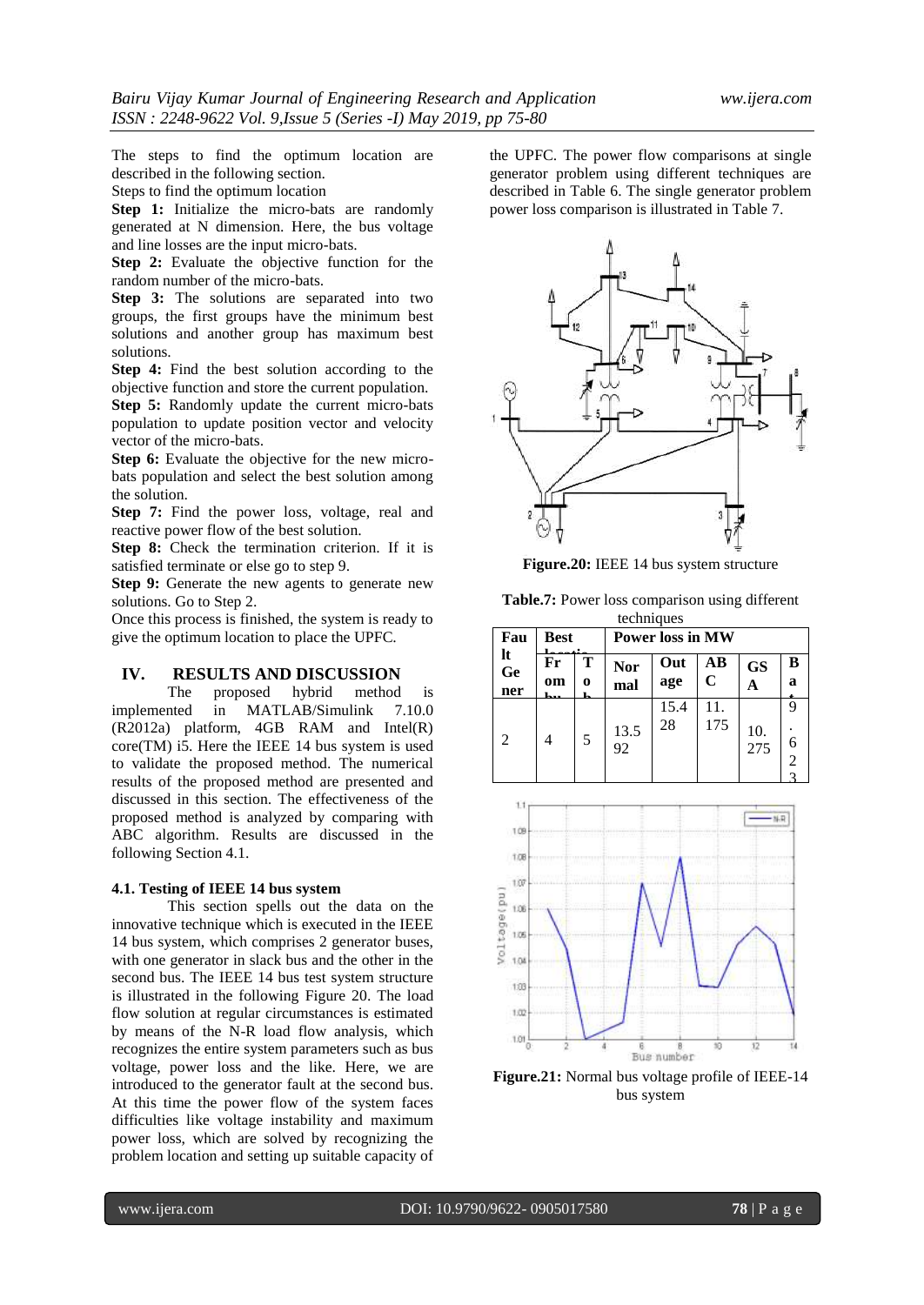

**Figure.22:** Voltage profile comparison at single generator problem



**Figure.23:** Power loss comparison at single generator outage problem

The IEEE 14 bus system normal voltage profile is described in the figure 21. The voltage profile of the IEEE 14 bus system employing diverse methods at single generator problem is picture in Figure 22. It is crystal clear that the novel technique considerably enhances the voltage profile from the divergence. The power loss by means of the innovative technique is analyzed and contrasted with the hybrid GSA-Bat algorithm as illustrated in Figure 23. From this it evident that the voltage profile is preserved at the stability limit by means of the novel technique in comparison to the parallel peer techniques. The power loss of IEEE 14 bus system is efficiently decreased to 9.623 MW by using the anticipated technique, which ushers in a superb performance in relation to the GSA and Bat algorithm. The cheering outcomes emerging out of the comparison and contrast of the systems underscore the overall supremacy of our magnificent technique which establishes itself as the most efficient technique by consistently preserving the stability of the power system vis-àvis its peer techniques.

## **V. CONCLUSION**

This paper describes about improvement on the voltage stability by optimal location of UPFC given by the bat algorithm. In the proposed technique, the maximum power loss bus is referred as the optimum location of the UPFC, which was obtained by the bat algorithm. By connecting UPFC at the optimum location, and the power flow has been analyzed. The advantage of the proposed method is capability and robustness to solve the complex optimization problem. In the results, system bus voltage, power loss were analyzed. Then the proposed method's effectiveness was tested by the comparison analysis with the ABC algorithm. The comparison results proved that the proposed method is the most effective technique to maintain the voltage stability of the power system, which is competent over the other techniques.

### **REFERENCE**

- [1]. P. Ramasubramanian, G. Uma Prasana, and K. Sumathi, "Optimal Location of FACTS Devices by Evolutionary Programming Based OPF in Deregulated Power Systems", British Journal of Mathematics & Computer Science, Vol.2, No.1, pp.21-30, 2012
- [2]. Rakhmad Syafutra Lubis, Sasongko Pramono Hadi, and Tumiran, "Selection of Suitable Location of the FACTS Devices for Optimal Power Flow", International Journal of Electrical & Computer Sciences, Vol.12, No.3, pp.38-49, 2012
- [3]. S.Durairaj, and B.Fox, "Optimal Placement of Facts Devices", International Conference on Energy & Environment, 2008
- [4]. D. Devaraj, and J. Preetha Roselyn, "Genetic algorithm based reactive power dispatch for voltage stability improvement", International Journal of Electrical Power & Energy Systems, Vol.32, No.10, pp.1151–1156, December 2010
- [5]. Chaohua Dai, Weirong Chen, Yunfang Zhu, and Xuexia Zhang, "Reactive power dispatch considering voltage stability with seeker optimization algorithm", Electric Power Systems Research, Vol.79, No.10, pp.1462–1471, October 2009
- [6]. Rahul J. Shimpi, Rajendra P. Desale, Kunal S. Patil, Jaswantsing L. Rajput and Shailesh B. Chavan, "Flexible AC Transmission Systems", International Journal of Computer Applications, Vol.1, No.15, pp.54-57, 2010
- [7]. P. K. Dash, S. R. Samantaray, and Ganapati Panda, "Fault Classification and Section